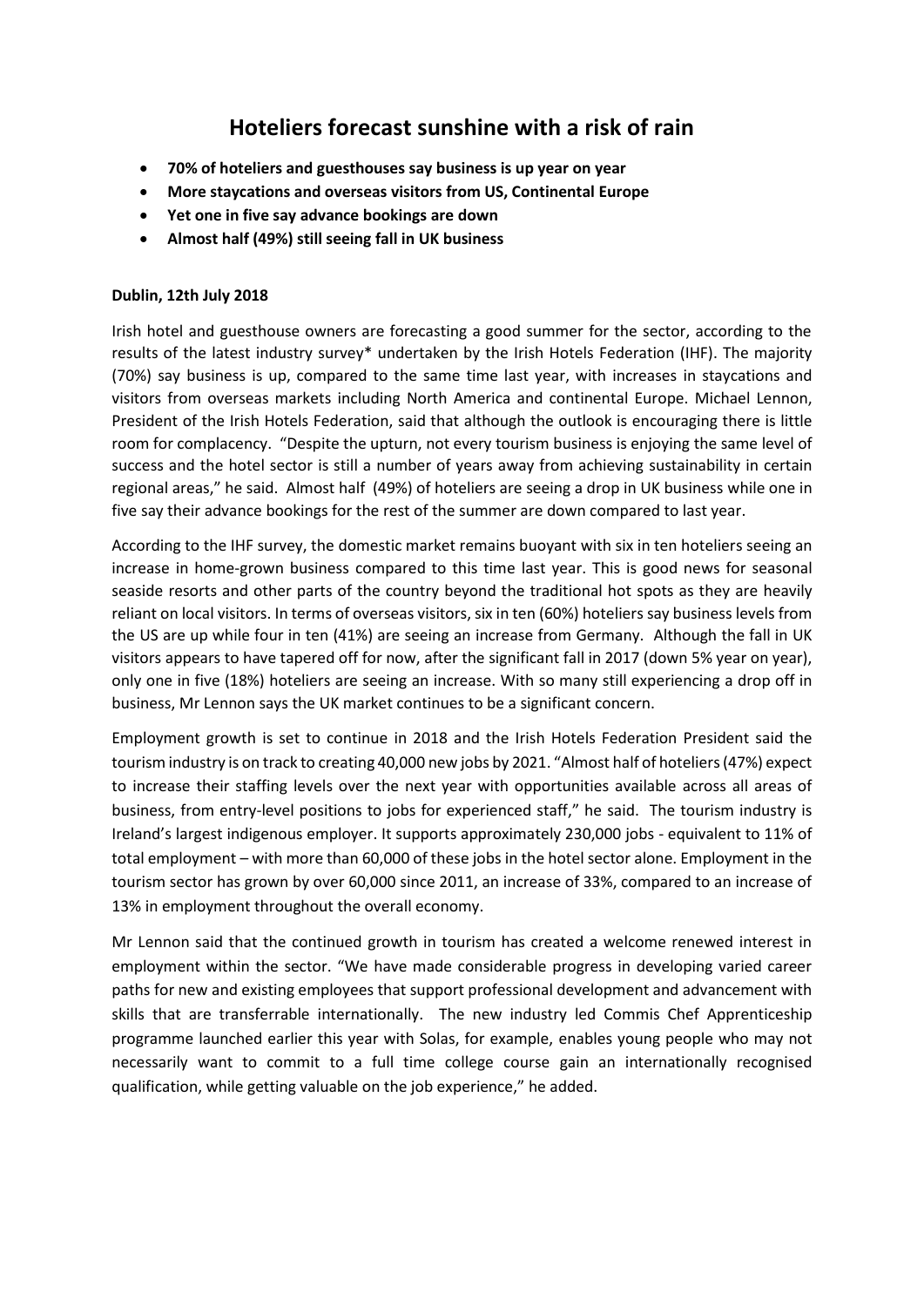The improving business levels that the sector is seeing has also given hoteliers increased confidence. "It is enabling hotels to invest more extensively in their businesses this year – from refurbishment to expansion, as well as investing in new facilities, services, employment and marketing – which feeds out into the wider economy," said Mr Lennon.

Almost all (94%) hoteliers plan to invest in capital expenditure projects over the next 12 months. The majority (91%) intend to refurbish or redecorate their properties, while half (50%) are planning to invest in technology with improvements to broadband a key focus. Many hoteliers (37%) are enhancing the sustainability of their properties, using technology such as smart thermostats, motion sensor lighting systems and energy efficient kitchen appliancesto help to reduce energy consumption.

Mr Lennon said that continued government supports such as the 9% VAT rate and zero travel tax have been hugely significant in underpinning the recovery of the tourism sector. "The substantial fall in visitor numbers during 2017 from the UK, our largest market with the greatest seasonal and regional spread of visitors, served as a reminder of how vulnerable our tourism industry is to volatility in other economies," he said. Mr Lennon acknowledged the focussed efforts of the state's tourism bodies in new product development and market diversification and the positive impact of brands such as the Wild Atlantic Way, Ireland's Ancient East and Dublin – a Breath of Fresh Air on sustaining tourism growth. Welcoming the recent launch of 'Ireland's Hidden Heartlands' by Failte Ireland, he hoped it would match the success of the other brands in providing new and unique value offerings that will encourage more visitors from the existing and emerging markets being targeted by Tourism Ireland.

Michael Lennon said that hotels too were also looking for ways to improve guests' experiences, beyond investing in infrastructure. "Increasingly guests want to holiday in destinations where they can really get to know the area in which they are staying. We are very fortunate in Ireland as our rich tradition in the arts, history, music and sport across the country provide ample scope to offer immersive experiences," he said. The majority of hotels (80%) have plans to showcase and promote local produce, businesses and artists during 2018.

Corporate meetings and events are a significant source of business for many hoteliers (44%) with more than four in ten (44%) of these reporting an increase in business year on year, another sign of the buoyant economy. Weddings continue to be important too, with over half saying it represents a significant part of their business. Three in ten say that business levels are up year on year while over half (54%) intend to invest in the wedding facilities and services that their venue offers.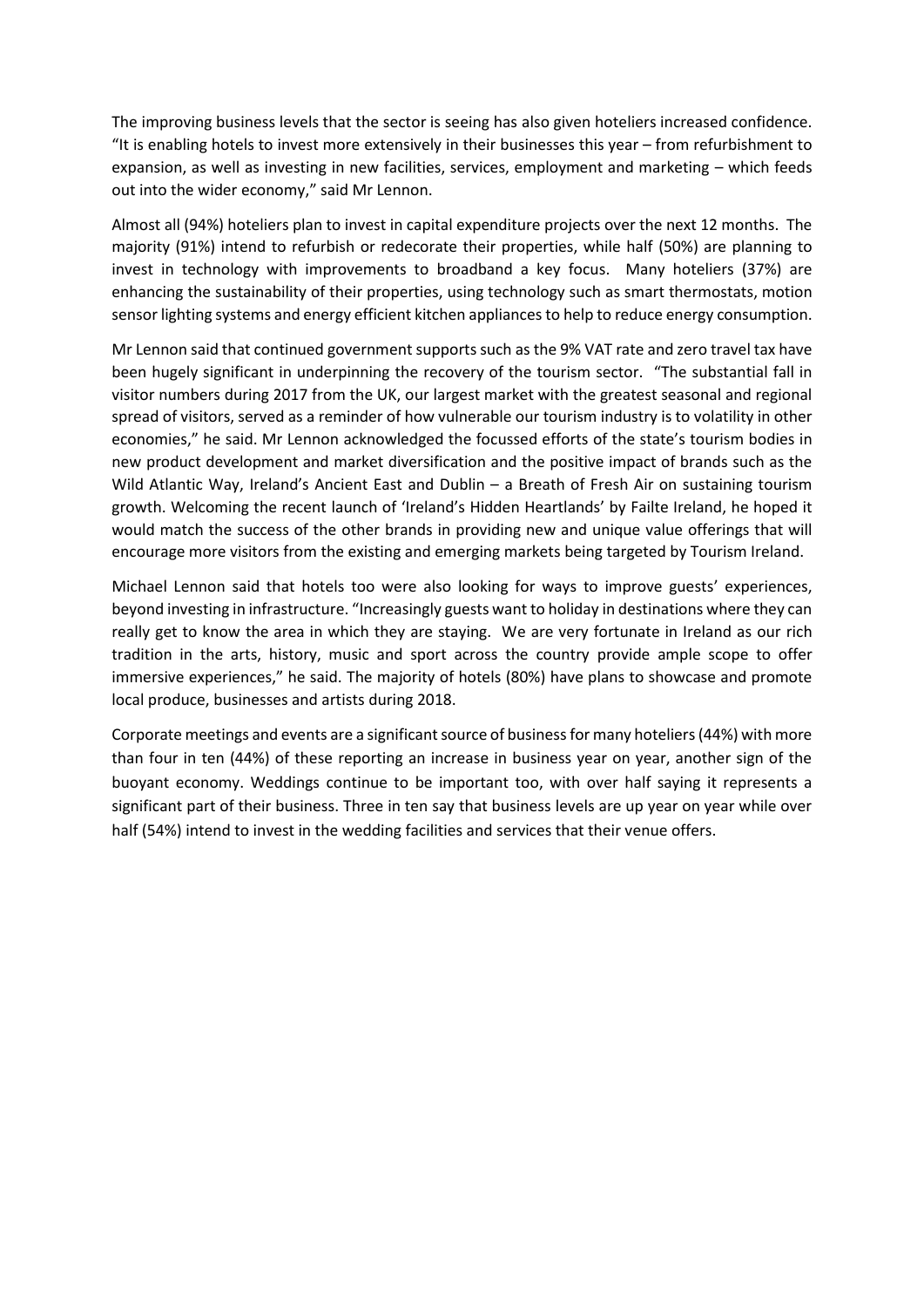| S<br>I<br>$\overline{\mathbf{R}}$<br>$H_{\rm}$<br>I<br>$0$ TELS<br><b>FEDERATION</b><br><b>Members Survey</b><br><b>June 2018</b>                                       |        |            |     |             |
|-------------------------------------------------------------------------------------------------------------------------------------------------------------------------|--------|------------|-----|-------------|
| <b>BUSINESS LEVELS 2017 vs 2018</b>                                                                                                                                     |        |            |     |             |
| 70%<br>Up                                                                                                                                                               | 15%    | Down       | 15% | <b>Same</b> |
| <b>BUSINESS LEVELS BY MARKET vs 2017</b><br>Down<br><b>Same</b><br>Up                                                                                                   |        |            |     |             |
|                                                                                                                                                                         | $60\%$ | 18%        | 22% |             |
|                                                                                                                                                                         | $18\%$ | 49%        | 33% |             |
|                                                                                                                                                                         | $59\%$ | <b>11%</b> | 30% |             |
|                                                                                                                                                                         | $41\%$ | 10%        | 49% |             |
|                                                                                                                                                                         | 28%    | 9%         | 63% |             |
|                                                                                                                                                                         | 15%    | 10%        | 75% |             |
| <b>SUMMER ADVANCE BOOKINGS</b><br>67%<br>20% Down<br>13%<br>Up<br>Same                                                                                                  |        |            |     |             |
| <b>JOBS GROWTH</b><br>plan jobs<br>$60,000$ hotel sector<br>$+2$ 47% growth<br>tourism<br>since<br>2230,000<br>الا<br>60,000<br>2011<br>jobs<br>11% of total employment |        |            |     |             |
| <b>CAPITAL EXPENDITURE</b>                                                                                                                                              |        |            |     |             |
| $94\%$ planning projects<br>91% refurbish or redecorate<br>令 50% technology improvements                                                                                |        |            |     |             |
| 8 37% enhancing sustainability                                                                                                                                          |        |            |     |             |
| <b>THE TOURISM SECTOR</b><br>Tourism accounts for almost $4\%$ GNP                                                                                                      |        |            |     |             |
| $\%$ 9.022 m yoy growth slowed to 3.2%                                                                                                                                  |        |            |     |             |
| $\blacksquare$ $\in$ $8.4$ bn total tourism revenue in 2017                                                                                                             |        |            |     |             |